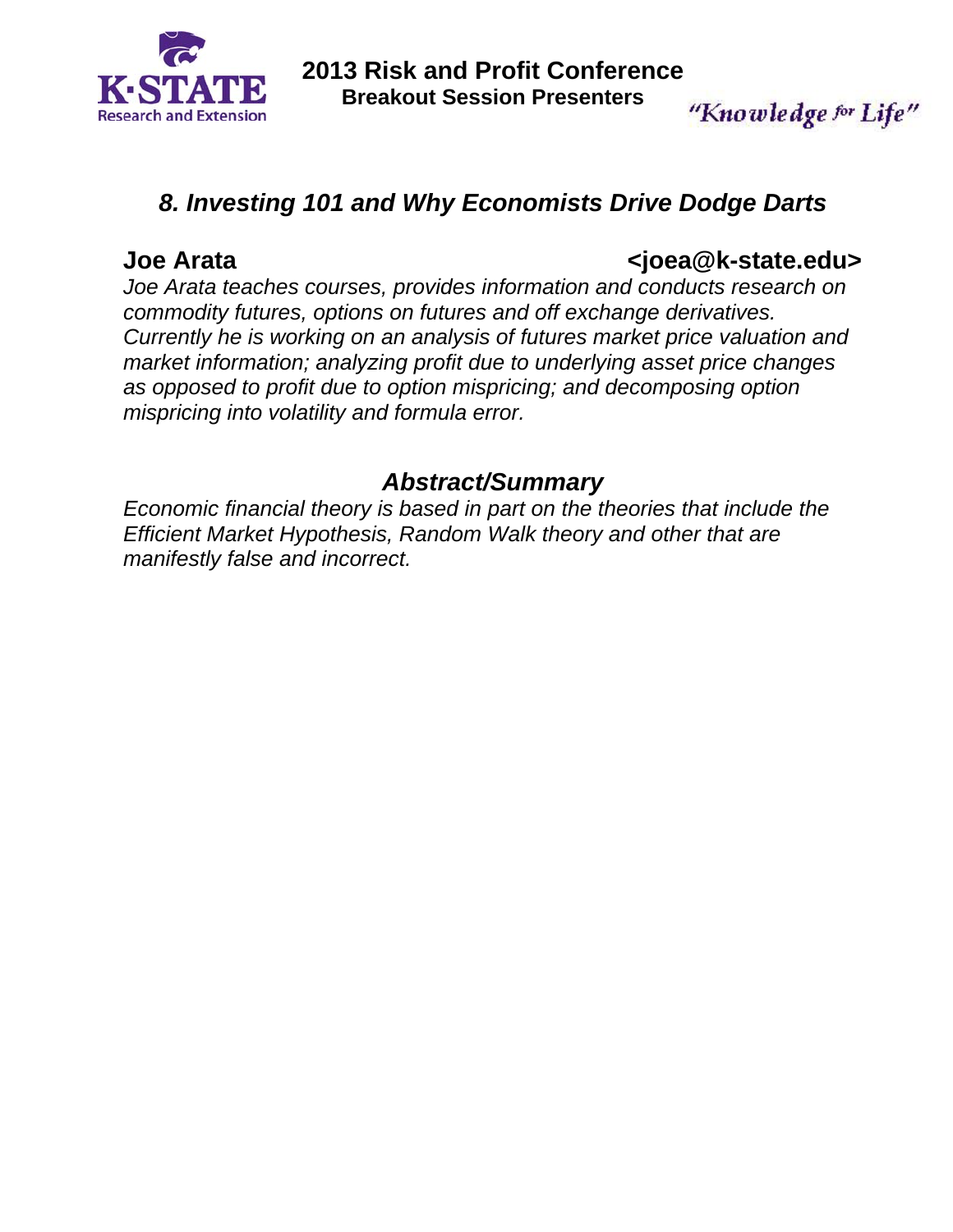# **Investing Why Economist Drive Dodge Darts**

Joseph O. Arata Ph.D. Department of Agricultural Economics Kansas State University



### 2013 Dodge Dart

2

# Here's the Plan

- Saving Investing
- What Economists Believe
- Stocks
- Financial Ratios

# Saving VS Investing

#### **Saving**

- Short-term
- Postpones spending
- Has safety precautions

#### **Investing**

4

- Longer term capital
- Exchanges money for something with the future expectation of receiving a profit
- Has risk factors

# Saving VS Investing

3

#### **Places to Invest**

- Bonds
- Collectibles/Valuables
- Mutual Funds
- Retirement Plans
- Real Estate
- **Stocks**



 $5$  6  $6$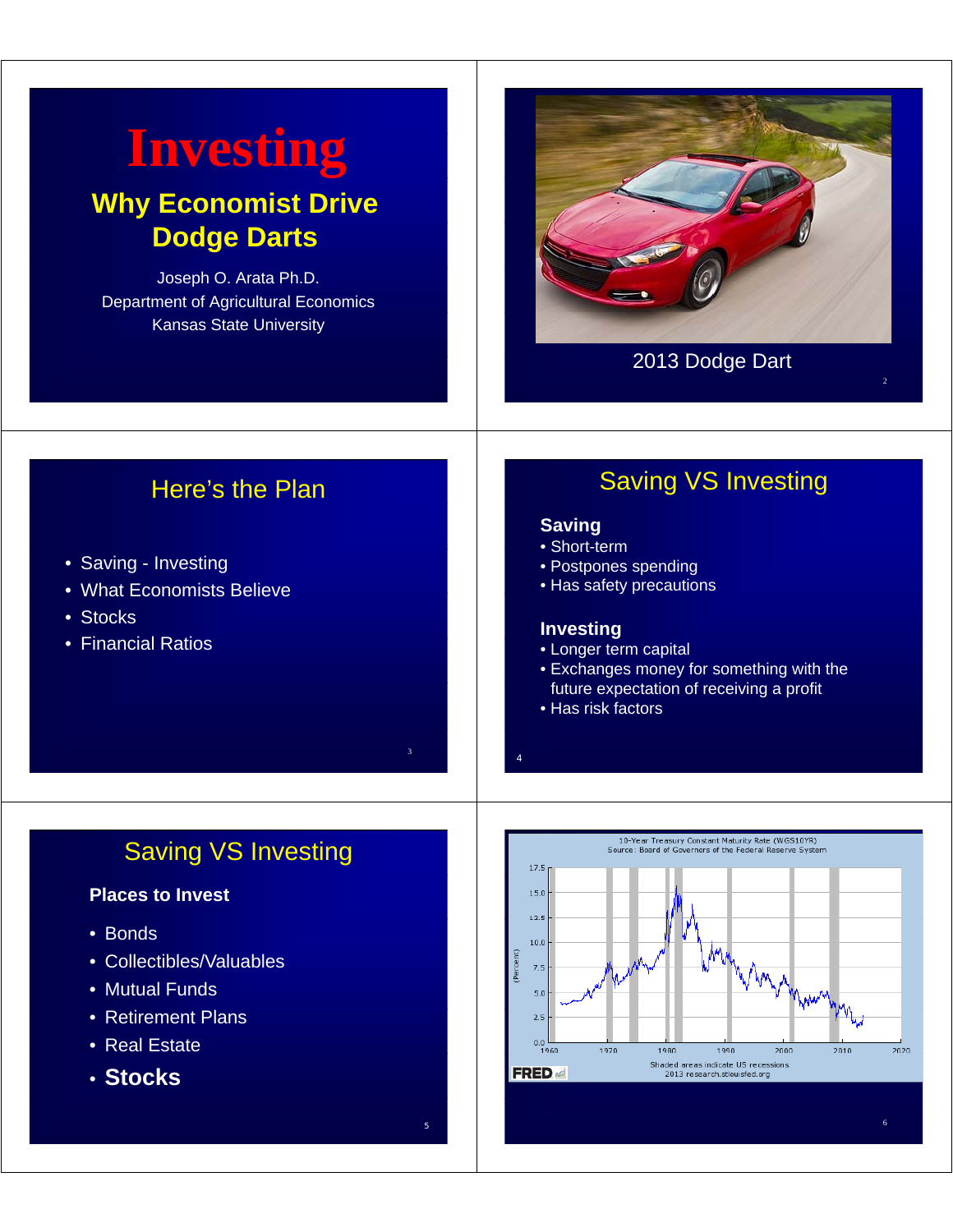# What Economists Believe

- Efficient Markets Hypothesis
- Random Walk Theory
- Micro Economics Theory

# Efficient Markets Hypothesis Textbook Version

• "Security prices accurately reflect available information, and respond rapidly to new information as soon as it becomes available"

Richard Brealey & Stewart Myers, **Principles of Corporate Finance, 2007** 

8

# Efficient Markets Hypothesis

• "Investors, as a group, can do no better than the market, because collectively they are the market. Most investors trail the market because they are burdened by commissions and fund expenses." $-$ Jonathan Clements, the *Wall Street J l ourna ,* June 17, 2007

# Market Realities

Professional managers: "choose portfolios that are close to the benchmark they are evaluated against …

- To minimize the risk of underperforming this benchmark…
- Select stocks that other managers select, • Again to avoid falling behind and looking bad…
- Add stocks that have recently done well, and
- $-$  Sell stocks that have recently done poorly,
- To look good to investors who are getting end of year reports on portfolio holdings

11

7

9

# Efficient Markets Hypothesis

• 80-90% of price volatility is the result of the internal dynamics of speculators watching other speculators:

– EMH idea of investors focusing solely upon expected risk/return is wrong:

#### Instead,

**Prices are determined by speculation on immediate behavior of other speculators, rather than rational calculation** <sup>10</sup>

# Market Realities

#### • Individual investors *do not* do this

- Self-defeating ("irrational"?) behavior as well…
	- "follow the advice of financial gurus,
	- Fail to diversify,
	- Actively trade stocks and churn their portfolios,
	- Sell winning stocks and hold on to losing stocks thereby increasing their tax liabilities…" (Shleifer 2000 p. 10)
		- Undermines both EMH and possible gains from market inefficiency
			- » Also partly explains market inefficiency
- As does behavior of money managers...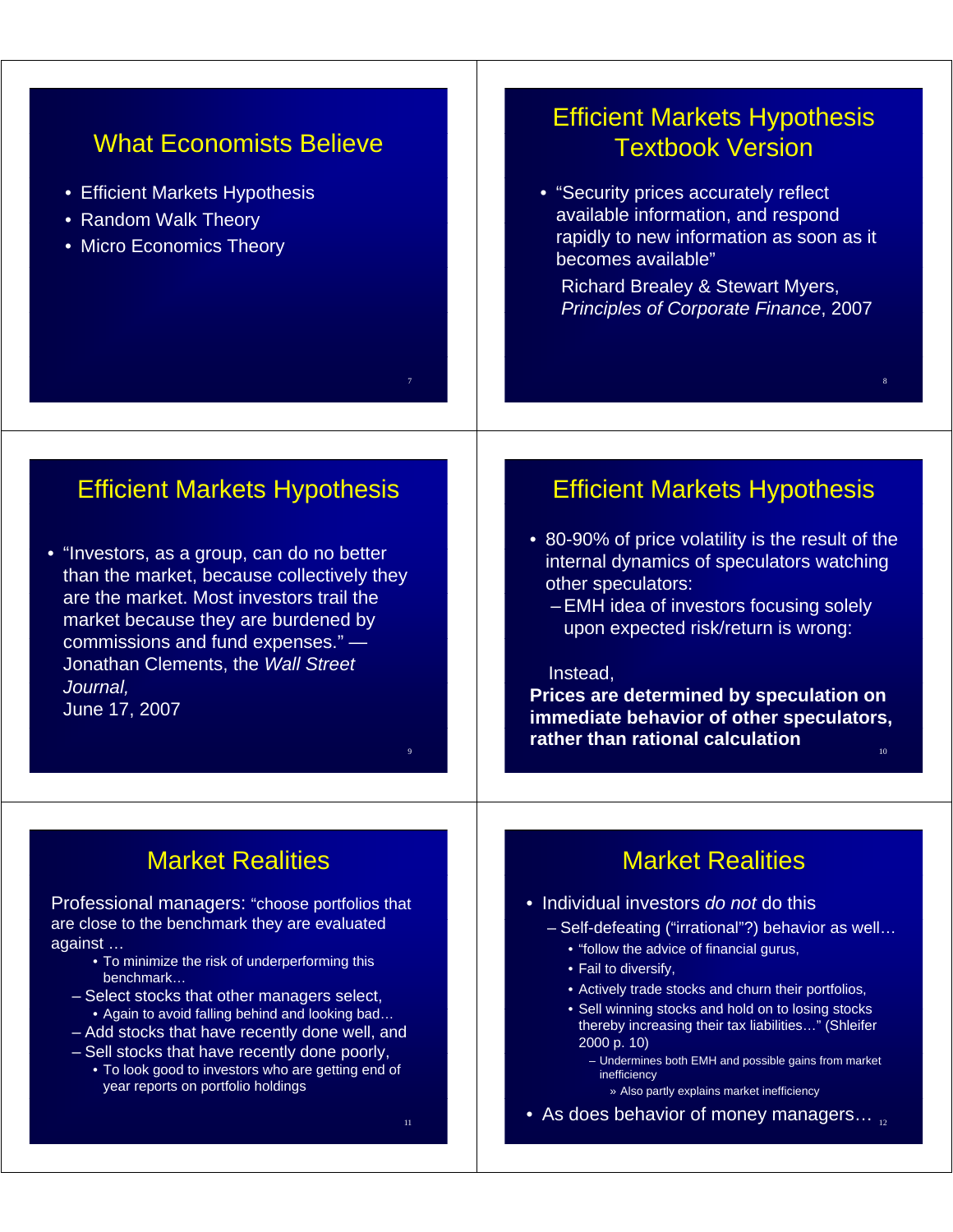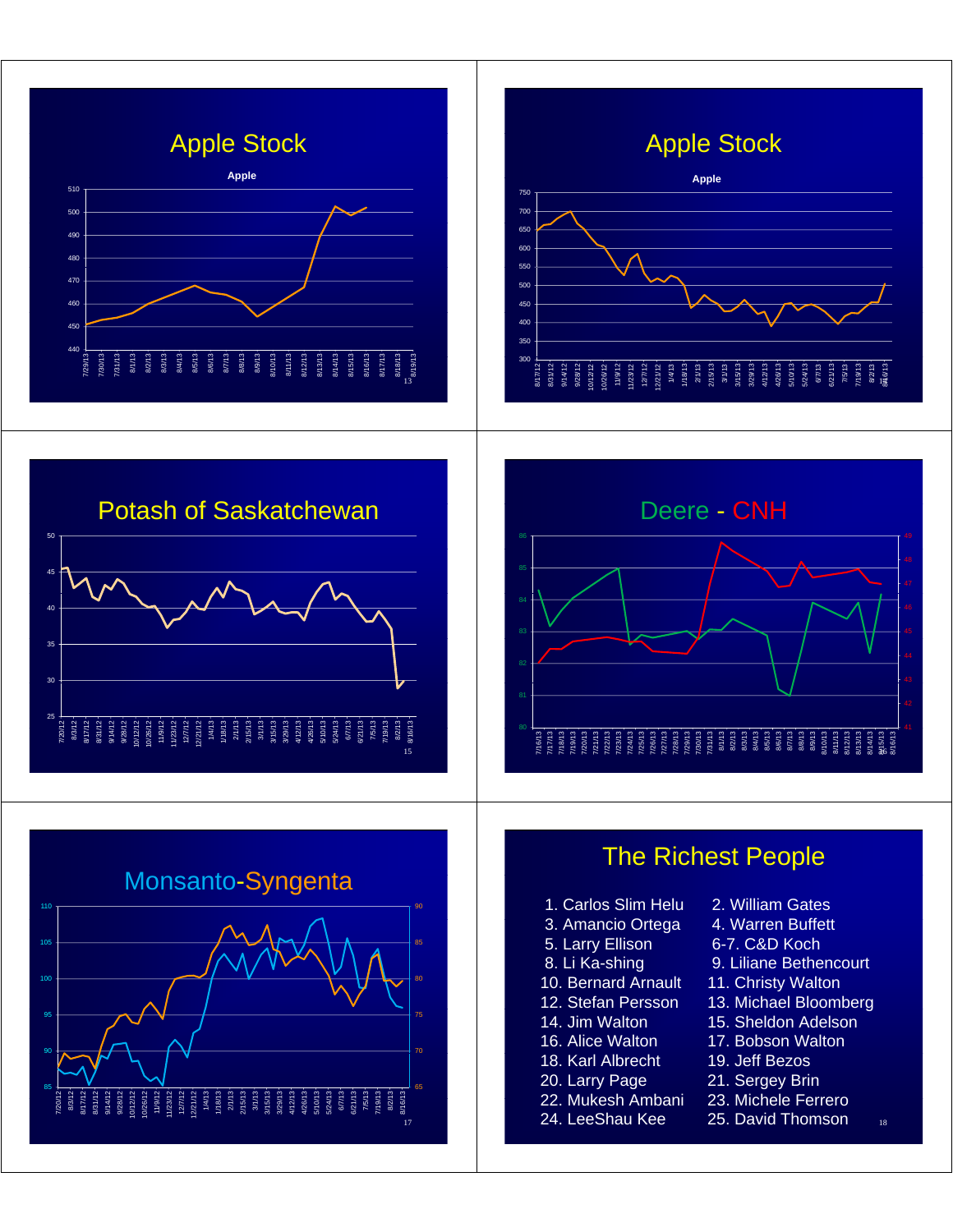# People who earned it all

|                       | 1. Carlos Helu-telecom 2. W. Gates-Microsoft |
|-----------------------|----------------------------------------------|
| 3. A. Ortega-Zara     | 4.                                           |
| 5. L. Ellison-Oracle  | $6 - 7$ .                                    |
| 8. L. Ka-shing-stocks | 9.                                           |
| 10.                   | 11.                                          |
| 12. S. Persson-H&M    | 13.M. Bloomberg-Bloomberg                    |
| 14 <sup>°</sup>       | 15. S. Adelson-casinos                       |
| 16.                   | 17.                                          |
| 18. K. Albrecht-Aldi  | 19. J. Bezos-Amazon                          |
| 20. L. Page-Google    | 21. S. Brin-Google                           |
| 22. M. Ambani-oil&gas | 23.                                          |
| 24. L. Kee-stocks     | 25.                                          |
|                       |                                              |

# The Richest Showbiz Women

- 1. Oprah Winfrey 2 J.K. Rowling
- 3. <u>Martha Stewart</u> 4. <u>Celine Dion</u>
- 5. <mark>Madonna</mark> 6. <mark>Mariah Carey</mark>
	-
- 
- 
- 
- 
- 
- 
- 
- 
- 
- 
- 7. <mark>Janet Jackson</mark> 8. <u>Julia Roberts</u>
- 9. <mark>Jennifer Lopez</mark> 10. <u>Jennifer Aniston</u>
- 11. The Olsen Twins 12. Britney Spears
- 13. Judge Judy 14. Sandra Bullock
- 15. Cameron Diaz 16. Gisele Bundchen
- 17. Ellen DeGeneres 18. Nicole Kidman
- 19. Christina Aguilera 20. Renee Zellweger

22

# What is a Random Walk? Textbook Version

**Formal Definition**: In **simple symmetric**  random walk on a locally finite lattice, the probabilities of the location jumping to each one of its immediate neighbors are the same. The best studied example is of random walk on the *d*-dimensional integer lattice (sometimes called the hypercubic lattice) .

# What is a Walk?

An Intuitive understanding: A series of movement which direction and size are randomly decided (e.g., *the path a drunk person left behind*).

Stock market prices evolve according to a random walk and thus cannot be predicted. It is consistent with the efficient market hypothesis.

# Random Walk

Individual stocks prices are extremely volatile and that volatility is too large to rationalize with a random walk

# Definitions of Volatility

- $\bullet$  Historical Volatility based on the s.d. of continuously compounded stock returns.
- Idiosyncratic Volatility based on the s.d. of residuals from a factor model for returns.
- Implied Volatility the volatility level that would produce an observed option price.
- VIX ("fear index") measures the market's volatility expectation over the next 30 days.

23

21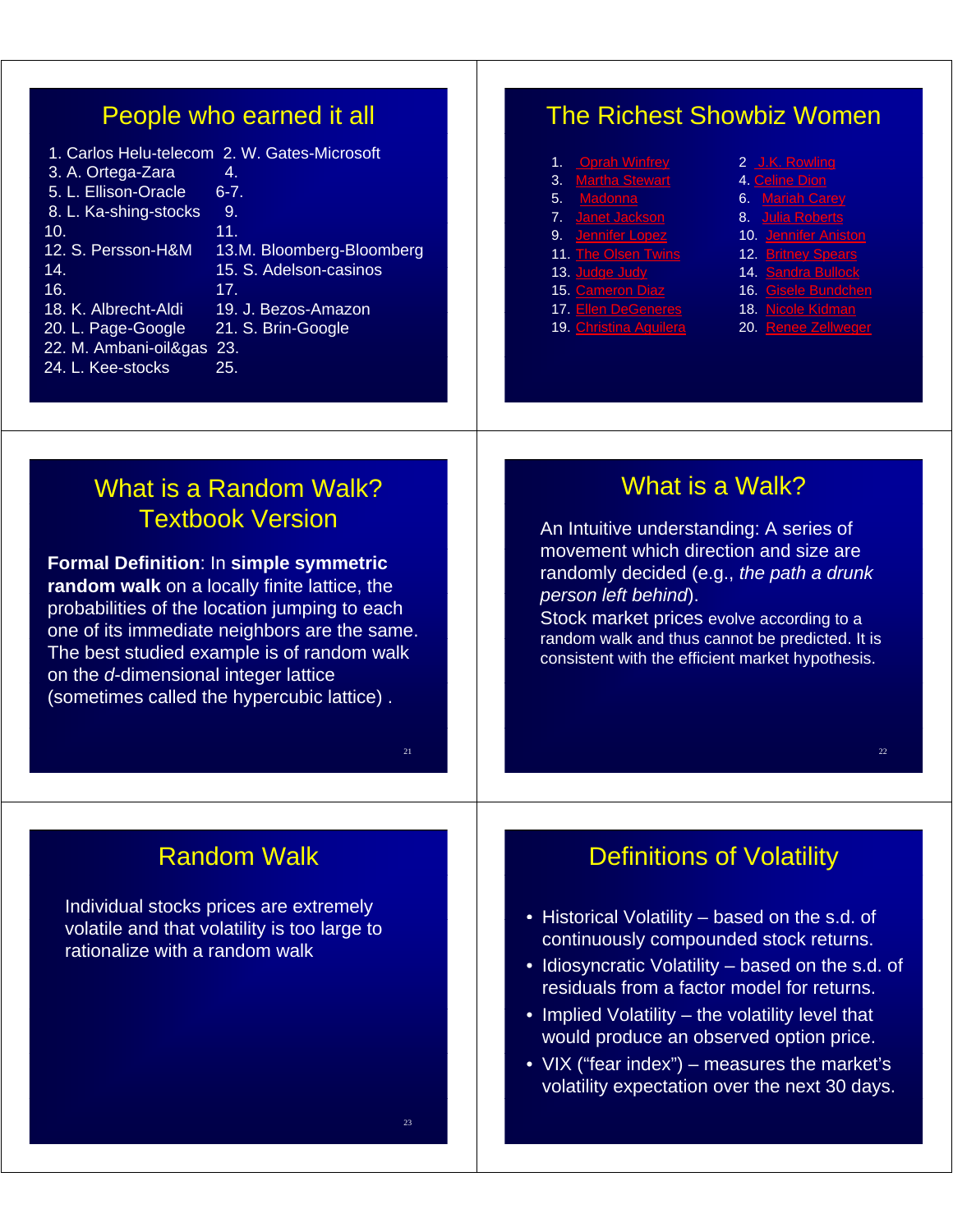# Why Volatility Increased

- Firm-Specific Factors:
	- The number of stocks on U.S. exchanges has more than doubled since 1980, but the average size of the newly listed firms is smaller
	- Newly listed firms are younger, riskier, and need a less proven track record (to be listed)
	- Increased Volatility of Firm Fundamentals like EPS and ROE (levels declining, variability up)
	- More Financial Leverage and Innovation

# Stock Price Volatility

- Discrete jumps often occur when reported earnings are different than expectations.
- Institutional investors now react quite swiftly to such news, and in similar fashion.
- Thus, stock price change distributions have higher kurtosis/fatter tails (v. normal), especially among lightly traded stocks.
- Recently, the magnitude of price changes has exceeded what fundamentals dictate.

# Volatility v. Return

- Stocks with large sensitivities to market volatility have lower average returns.
- Periods of high volatility tend to occur in bear markets, and periods of low volatility occur in bull markets.
- Return dispersion is countercyclical, but is related positively to subsequent market volatility, and tends to lead unemployment.

# Why Care about Volatility?

- High Volatility may make a diversified portfolio 'less diversified.'
- Arbitrageurs can get it wrong when volatility becomes too high.
- Abnormal event-related returns are strongly impacted by volatility.
- Both stock and option prices are associated with changes in volatility.

## Explanation for Relationship

- It is no surprise that high-risk stocks do relatively well in 'up' markets, but *relatively poorly in 'down' markets.*
- *However*, the negative effects from 'down markets' often dominate the positive effects from 'up markets.'
- This might indicate an inverse relationship between risk (historical volatility) + return.

# **Liquidity**

• Liquidity is like pornography. Easy to identify when seen, but it is difficult to define. But, CLM defines liquidity as:

*"Ability to buy or sell significant quantities of a security quickly, anonymously, and with minimal or no price impact."*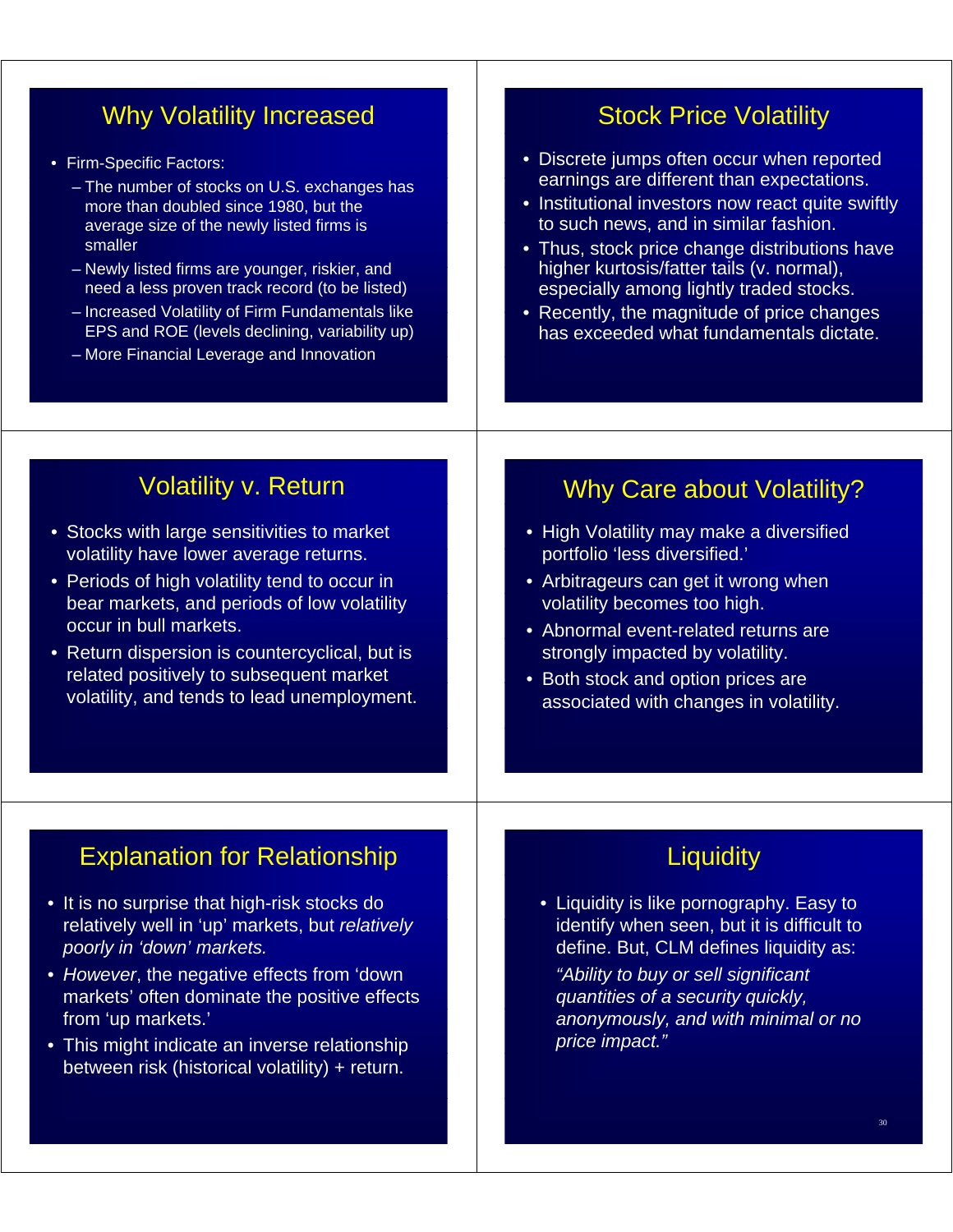# Extreme Volatility Events

- Volatility Spikes tend to occur during times of low or insufficient liquidity:
	- October 19, 1987 (portfolio insurance)
	- August (2<sup>nd</sup> half), 1998 (Russian financial crisis)
	- September 11, 2001 (WTC / markets closed for 4 days
	- •May 6, 2010 (Flash Crash)

# Extreme Volatility Episodes

- The Great Depression
- The Internet Bubble
- The Recent Financial Crisis
	- In 2008: the daily DJIA changes were at least 1% on  $134/253$  (53%) of all trading days
	- This compares to a 15.6% avg. (2004- 2007)
- European Debt Crisis / U.S. Treasury Downgrade (3rd Quarter 2011)

# Micro Economic Theory

- Normal micro economic theory:
	- $-$  Supply a positive function of price
	- Demand a negative function of price
	- Supply and demand independent
- If price rises
	- Supply rises
	- Demand falls
	- $-$ Tendency towards equilibrium



# **Market Realities**

- With the stock market
	- Supply (of assets, shares) possibly a positive function of price
	- Demand also a *positive* function of price:
- If price of assets (shares, real estate, etc.) rising, demand also rises
	- Buyers hope to buy and sell on a rising market
- The faster the rate of price increase (generally speaking) the faster the growth of demand

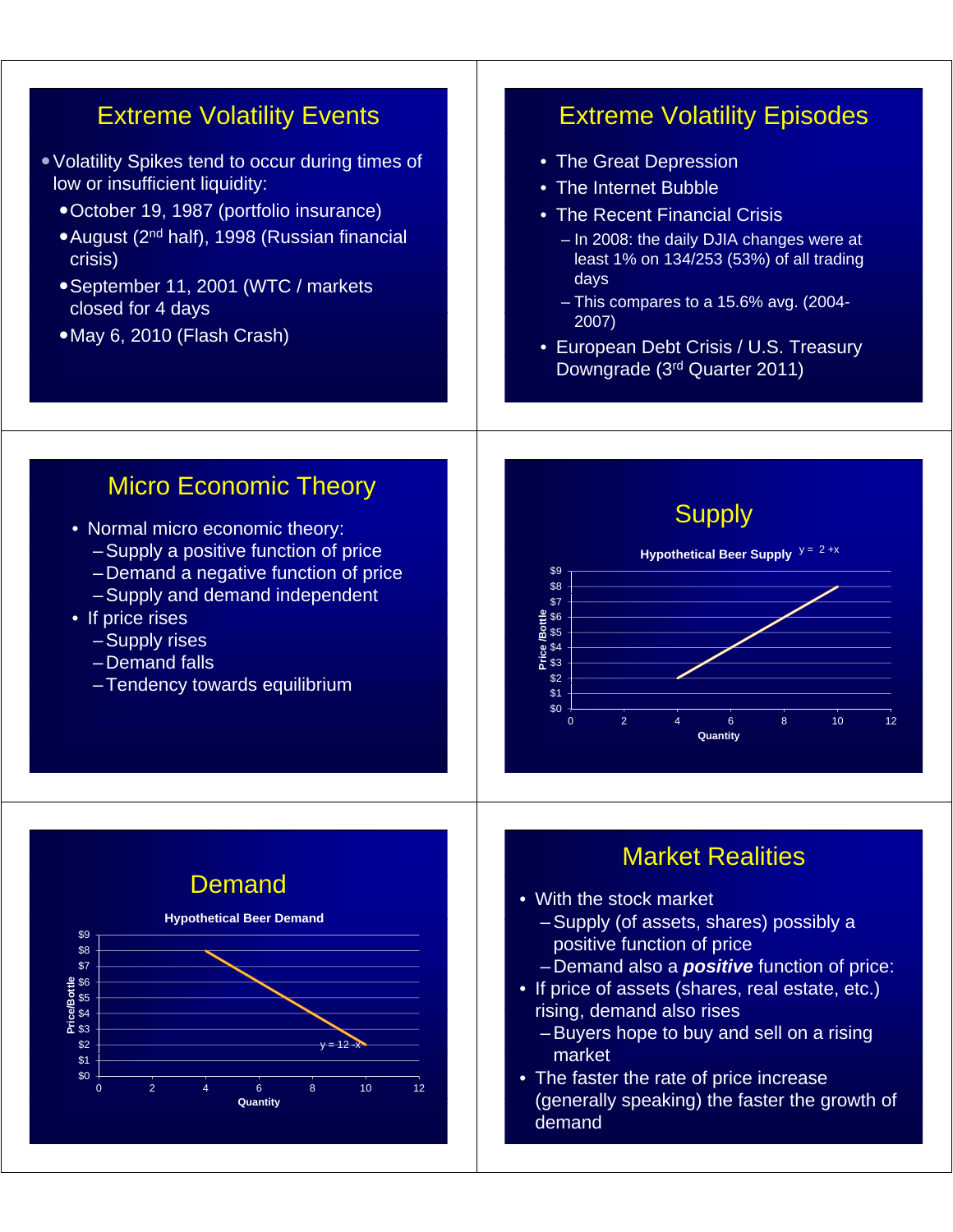# Market Realities

- Tendency to move away from "equilibrium" ("fundamental value", historic price to earnings ratios, etc.)
- Price thus destabilizes an asset market
- Far-from-equilibrium process means – Overvaluation of popular "growth" stocks
	- Undervaluation of unpopular "value" stocks…

# Market Realities

- Argument that investors
	- $-$  React slowly to news
	- Under-react and Over-react
	- $-$  Ignore "reversion to the mean"
- Series of good reports leads to expectation of more good news
- Firm valuation rises, seen as "growth stock" – rise becomes self-fulfilling; bandwagon buying

# Market Realities

- Firm cannot sustain above sector/economy performance indefinitely
- Initial "bad news" reports ignored as firm " reverts to mean"
- Finally, "bear" valuations set in; bandwagon selling
	- "growth stock" underperforms in medium term

# **Stocks**

- Standard & Poor's 500: 90 U.S. stocks up to 1957 and 500 after that. Leaders in their industries and among the largest firms traded on U.S. Markets.
- Small stocks: Securities traded on the NYSE with market capitalizations in the bottom 10%.

40

# **Stocks**

|                   | <b>S&amp;P 500</b> |
|-------------------|--------------------|
| • January 3, 2012 | 1,258.86           |
| • August 13, 2013 | 1,691.42           |
| • January 2, 1975 | 70.71              |
| • January 3, 1977 | 107.00             |
|                   |                    |
|                   |                    |
|                   |                    |

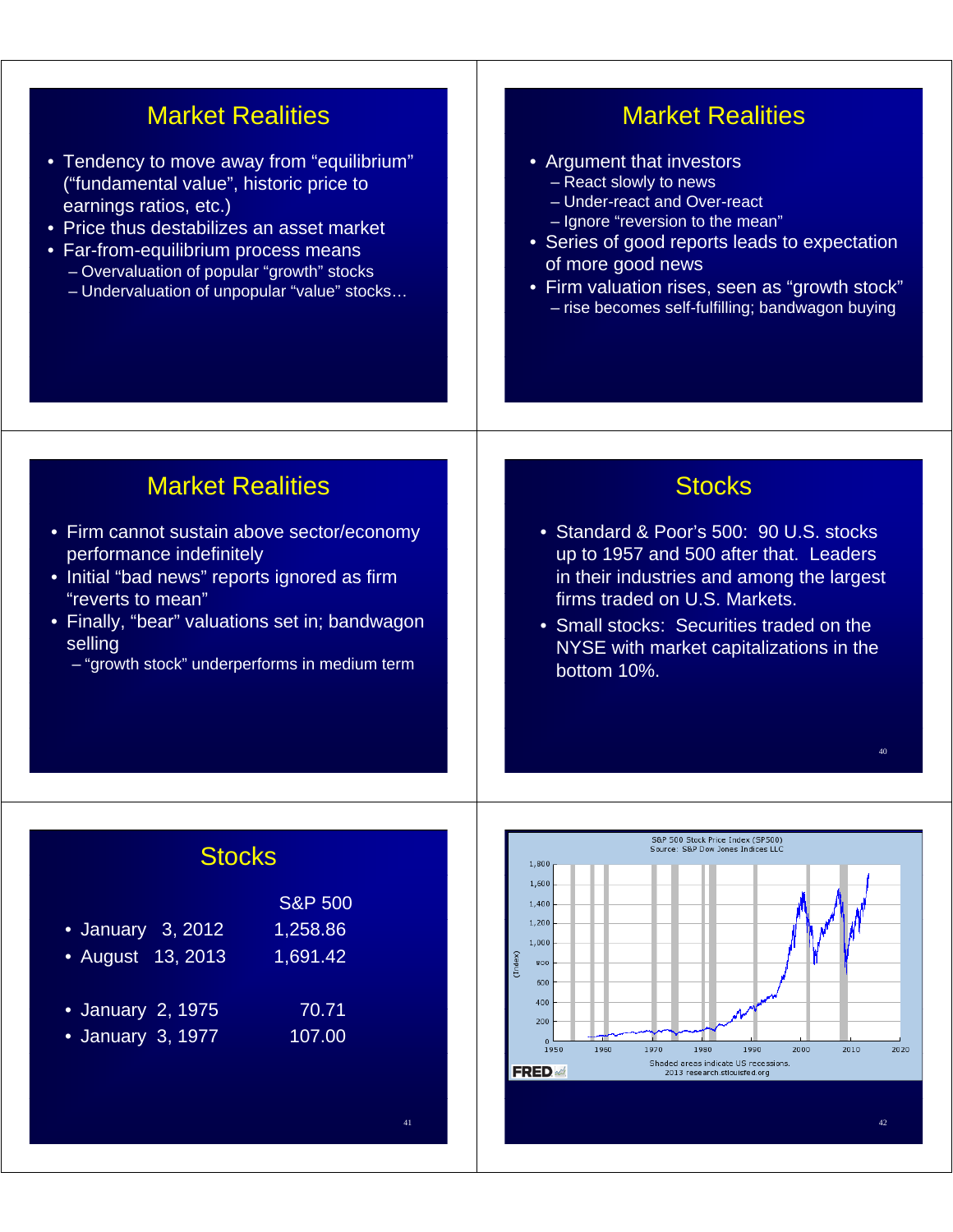| <b>Major Stock Classes</b><br>• Large company growth stocks<br>• Large company value stocks<br>• Small company growth stocks<br>• Small company value stocks<br>• Mid cap growth stocks<br>• Mid cap value stocks<br>• Mid Foreign stocks<br>» Developed<br>» Emerging<br>43 | Small company growth stocks<br>• Growth stock generates substantial<br>and sustainable positive cash flow and<br>whose revenues and earnings are<br>expected to increase at a faster rate<br>than the average company within the<br>same industry<br>• Small stocks: Securities traded on the<br>NYSE with market capitalizations in the<br>bottom 10%.<br>44 |
|------------------------------------------------------------------------------------------------------------------------------------------------------------------------------------------------------------------------------------------------------------------------------|---------------------------------------------------------------------------------------------------------------------------------------------------------------------------------------------------------------------------------------------------------------------------------------------------------------------------------------------------------------|
| <b>Wrong ETF</b><br>• Brazil<br>• China<br>• Chile<br>• Turkey<br>• United States<br>• South Africa<br>45                                                                                                                                                                    | <b>Price Earnings Ratio</b><br>• Ratio of a stock's price to the companies<br>earning per share<br>$\bullet$ P <sub>0</sub> /E <sub>1</sub><br>$Po$ – market price per share<br>$E_1$ – Earnings per share<br>Earnings per share - net income - dividends<br>average shares<br>46                                                                             |
| <b>Price Earnings Ratio</b><br>• Ratio of a stock's price to the companies<br>earning per share<br>$\bullet$ P <sub>0</sub> / E <sub>1</sub><br>• Conventional wisdom,<br>Riskier stocks have lower P/E                                                                      | 50<br>20<br>2000<br>45<br>18<br>40<br>16<br>1981<br>35<br>14<br>1929<br>$\frac{1}{2}$<br>$\frac{30}{25}$<br>1901<br>Price-Earnings Rat<br>을<br><u>중</u> 20<br><u>ືອ</u> າs<br>10<br>Long-Term Interest Rate<br>$\Omega$<br>1860<br>1880<br>1900<br>1920<br>1940<br>1960<br>1980<br>2000<br>2020<br>Year                                                       |

 $47$  and  $48$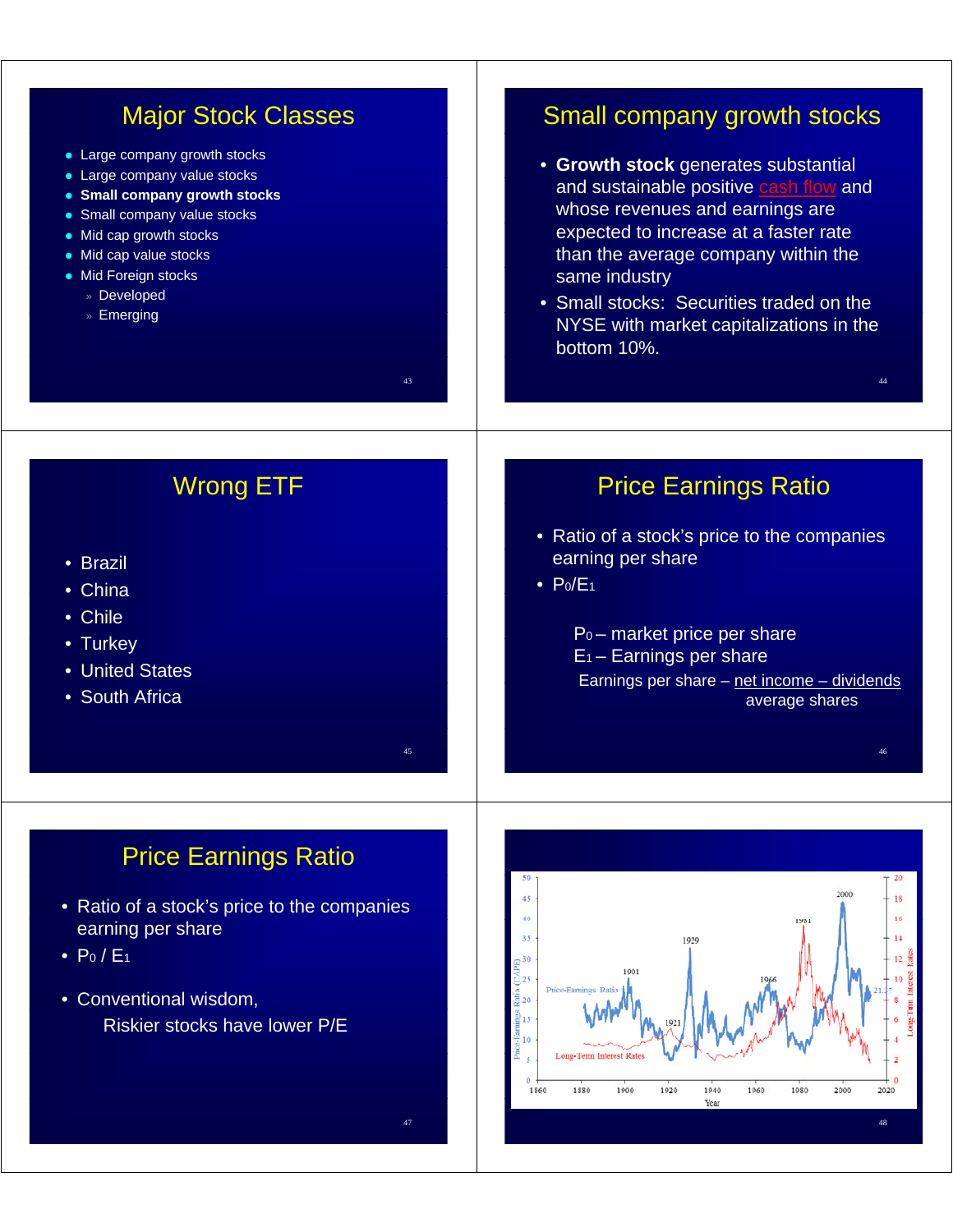# Price Earnings Ratios

- Problems with the P/E
	- Earnings Management
		- Practice of using flexibility in accounting rules to improve apparent profitability of firm
		- Large amount of discretion in managing earnings

# 2012 P/E Ratios



| <b>Financial Statements</b>                                                                                                                                                           | <b>Financial Ratios: Can the</b>                                                                                                                                                                                                                                                                               |
|---------------------------------------------------------------------------------------------------------------------------------------------------------------------------------------|----------------------------------------------------------------------------------------------------------------------------------------------------------------------------------------------------------------------------------------------------------------------------------------------------------------|
|                                                                                                                                                                                       | <b>Business Pay Its Debts?</b>                                                                                                                                                                                                                                                                                 |
| • www.sec.gov/edgar.shtml                                                                                                                                                             | <b>.CURRENT RATIO</b> is the ratio of current assets to<br>current liabilities.<br><b>Current assets</b><br><b>Current liabilities</b>                                                                                                                                                                         |
| • dripinvesting.org/Tools/Tools<br>51                                                                                                                                                 | .For instance, if JOE'S BAR AND GRILL has \$10<br>million in current assets and \$5 million in current<br>liabilities, you get:<br>• Current Ratio = \$10 million/ \$5 million = 2.0<br>• As a general rule, a current ratio of 1.5 or greater is<br>normally sufficient to meet near-term operating<br>needs. |
|                                                                                                                                                                                       |                                                                                                                                                                                                                                                                                                                |
|                                                                                                                                                                                       |                                                                                                                                                                                                                                                                                                                |
|                                                                                                                                                                                       |                                                                                                                                                                                                                                                                                                                |
| <b>Financial Ratios: Can the</b>                                                                                                                                                      | <b>Financial Ratios: Can the</b>                                                                                                                                                                                                                                                                               |
| <b>Business Pay Its Debts?</b>                                                                                                                                                        | <b>Business Pay Its Debts?</b>                                                                                                                                                                                                                                                                                 |
|                                                                                                                                                                                       |                                                                                                                                                                                                                                                                                                                |
| .The ACID TEST (QUICK) RATIO, the ratio of<br>current assets minus inventory to current liabilities,<br>is more rigorous.<br>Current assets - inventory<br><b>Current liabilities</b> | <b>•The ACID TEST (QUICK) RATIO,</b><br>.The balance sheet of Joe's Bar and Grill shows that<br>they have \$2.5 million of their current assets in<br>hamburger buns that are sitting in inventory. You<br>now can figure out the company's quick ratio:                                                       |
| •The balance sheet of Joe's Bar and Grill shows that<br>they have \$2.5 million of their current assets in                                                                            | •Quick Ratio = (Current Assets - Inventories)<br><b>Current Liabilities</b>                                                                                                                                                                                                                                    |
| hamburger buns that are sitting in inventory. You                                                                                                                                     |                                                                                                                                                                                                                                                                                                                |
| now can figure out the company's quick ratio:                                                                                                                                         | $= $10$ mm - \$2.5 mm / \$5 mm                                                                                                                                                                                                                                                                                 |
|                                                                                                                                                                                       | 54                                                                                                                                                                                                                                                                                                             |